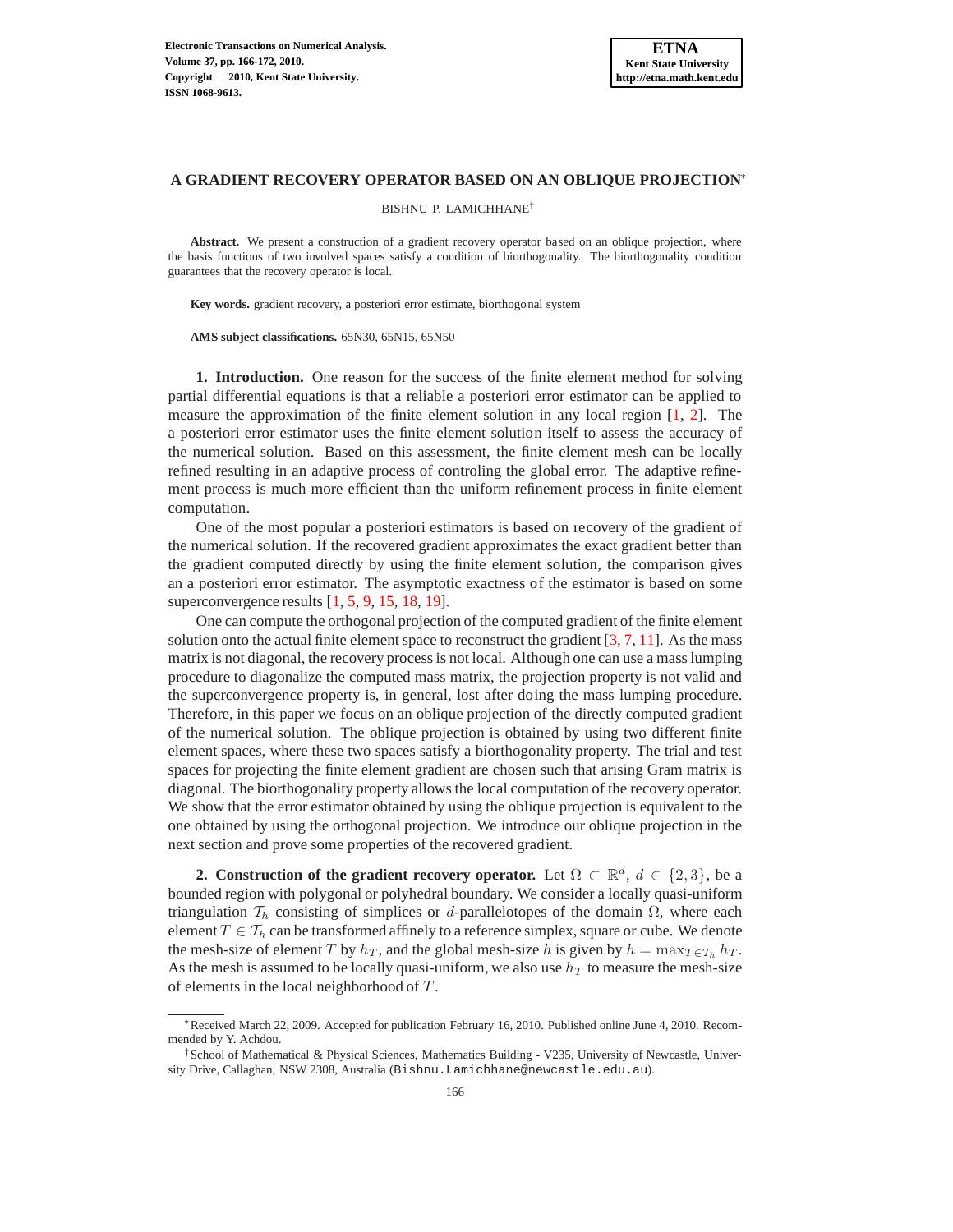## A GRADIENT RECOVERY OPERATOR 167

Let  $S_h$  be the space of finite elements defined on the triangulation  $T_h$ ,

$$
S_h := \{ v_h \in C^0(\Omega) : v_h|_T \in \mathcal{P}_p(T), T \in \mathcal{T}_h \}, \quad p \in \mathbb{N},
$$

where  $\mathcal{P}_p(T)$  is the space of polynomials of total degree less than or equal to p in T if T is a reference simplex and  $\mathcal{P}_p(T)$  is the space of polynomials of degree less than or equal to p in each variable if  $T$  is a  $d$ -parallelotope.

As mentioned in the introduction, we use oblique projection to compute the projection of the gradient onto the finite element space  $S_h$ . The projection process can be thought of as a Petrov–Galerkin formulation for the gradient  $\nabla u$ , where the trial space is  $[S_h]^d$ , and the basis functions of the test space are constructed in a special way. Let the space of the standard finite element functions  $S_h$  be spanned by the basis  $\{\phi_1, \ldots, \phi_n\}$ . We construct the basis  $\{\mu_1, \ldots, \mu_n\}$  of the space  $M_h$  of test functions so that the basis functions of  $S_h$  and  $M_h$  satisfy a biorthogonality relation

<span id="page-1-0"></span>(2.1) 
$$
\int_{\Omega} \mu_i \phi_j dx = c_j \delta_{ij}, \ c_j \neq 0, \ 1 \leq i, j \leq n,
$$

where  $n := \dim M_h = \dim S_h$ ,  $\delta_{ij}$  is the Kronecker symbol, and  $c_j$  a scaling factor, and is always positive. This scaling factor  $c_i$  can be chosen proportionally to the area  $|\sup \phi_i|$ . It is easy to show that a local basis on the reference element  $\hat{T}$  can be easily constructed so that equation  $(2.1)$  holds. In the following, we give these basis functions for linear finite elements in two and three dimensions. Since we do not require an approximation property of these basis functions, the construction is only based on a reference element. Therefore, it is easy to construct these basis functions for any finite element space. For the reference triangle  $T := \{(x, y): 0 \le x, 0 \le y, x + y \le 1\}$ , we have

$$
\hat{\mu}_1 := 3 - 4x - 4y
$$
,  $\hat{\mu}_2 := 4x - 1$ , and  $\hat{\mu}_3 := 4y - 1$ ,

where the basis functions  $\hat{\mu}_1$ ,  $\hat{\mu}_2$  and  $\hat{\mu}_3$  are associated with three vertices  $(0, 0)$ ,  $(1, 0)$  and  $(0, 1)$  of the reference triangle. For the reference tetrahedron  $\hat{T} := \{(x, y, z) : 0 \leq x,$  $0 \leq y, 0 \leq z, x + y + z \leq 1$ , we have

$$
\hat{\mu}_1 := 4 - 5x - 5y - 5z
$$
,  $\hat{\mu}_2 := 5x - 1$ , and  $\hat{\mu}_3 := 5y - 1$ ,  $\hat{\mu}_4 := 5z - 1$ ,

where the basis functions  $\hat{\mu}_1$ ,  $\hat{\mu}_2$ ,  $\hat{\mu}_3$  and  $\hat{\mu}_4$  associated with four vertices  $(0, 0, 0)$ ,  $(1, 0, 0)$ ,  $(0, 1, 0)$  and  $(0, 0, 1)$  of the reference tetrahedron.

If we start by constructing these biorthogonal basis functions locally, and they span the same polynomial space as the finite element basis functions locally, these basis functions are unique up to a scaling factor. The global basis functions for the test space are constructed by glueing the local basis functions together following exactly the same procedure of constructing global finite element basis functions from the local ones. These global basis functions then satisfy the condition of biorthogonality [\(2.1\)](#page-1-0) with global finite element basis functions, and supp  $\phi_i = \text{supp } \mu_i, \ 1 \leq i \leq n$ . The stability requirement for the biorthogonal system is that

<span id="page-1-1"></span>(2.2) 
$$
\beta = \inf_{\phi_h \in S_h} \sup_{\mu_h \in M_h} \frac{\int_{\Omega} \phi_h \mu_h dx}{\|\phi_h\|_{L^2(\Omega)} \|\mu_h\|_{L^2(\Omega)}} > 0.
$$

We will see that this constant enters into the error estimate.

REMARK 2.1. Biorthogonal basis functions are very popular in the context of mortar finite elements [\[12,](#page-6-10) [13,](#page-6-11) [17\]](#page-6-12), where these basis functions should also satisfy an appropriate approximation property [\[13,](#page-6-11) [14\]](#page-6-13), and therefore, difficult to construct for higher order simplicial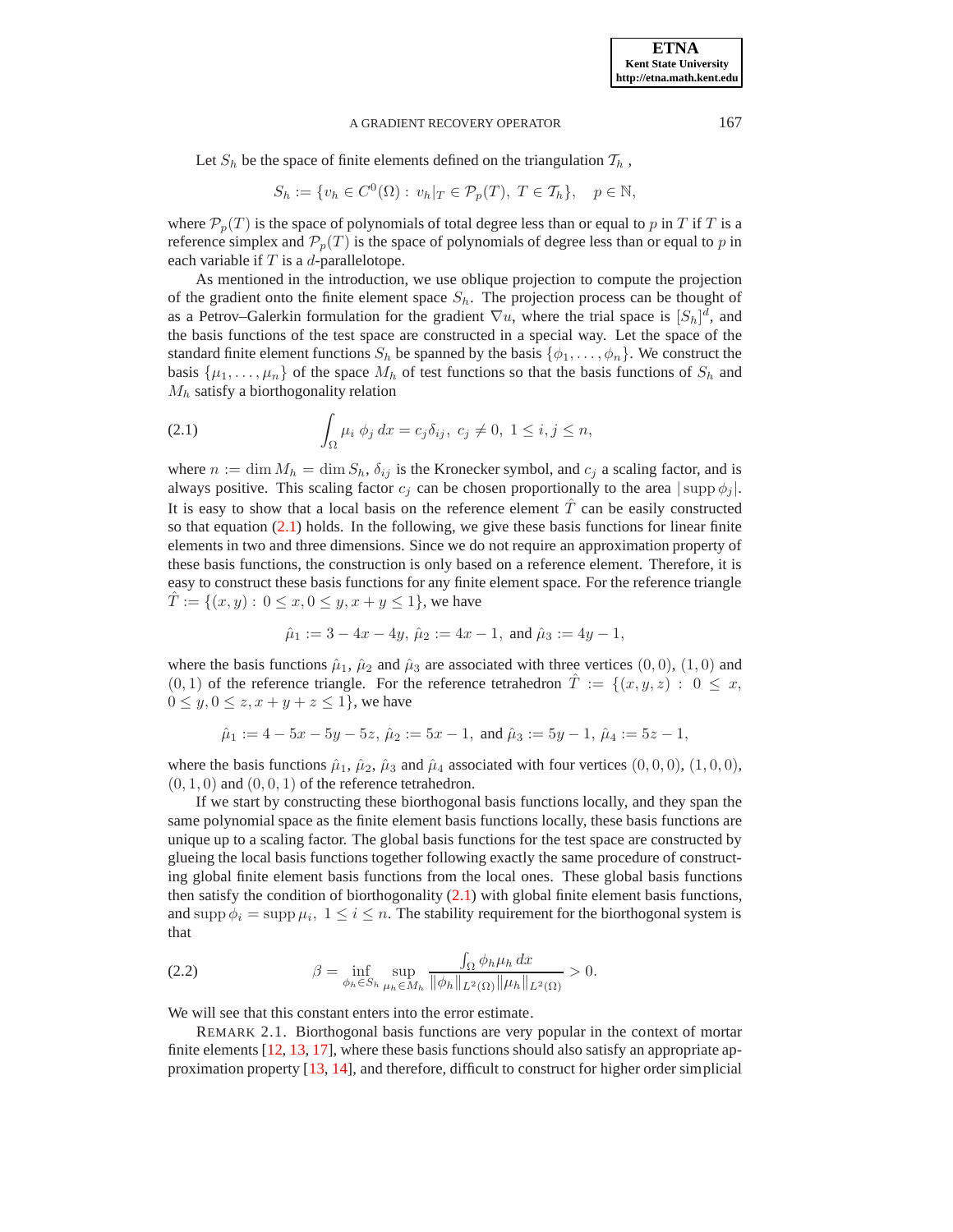# 168 B. P. LAMICHHANE

meshes in three dimensions. However, here these basis functions are used only as test functions to compute the projection, and so we do not need the approximation property of these basis functions. This allows an easy construction of local functions in a reference element.

Our gradient recovery technique is based on the oblique projection operator  $Q_h: L^2(\Omega) \to S_h$ , which is defined as

(2.3) 
$$
\int_{\Omega} Q_h v \,\mu_h \,dx = \int_{\Omega} v \mu_h \,dx, \ v \in L^2(\Omega), \ \mu_h \in M_h.
$$

It is easy to verify that  $Q_h$  is well-defined and is the identity if restricted to  $S_h$ . Hence,  $Q_h$  is a projection onto the space  $S_h$ . We note that  $Q_h$  is not the orthogonal projection onto  $S_h$  but an oblique projection onto it. Oblique projectors are studied extensively in [\[10\]](#page-6-14), and different proofs on an identity on the norm of oblique projections are provided in [\[16\]](#page-6-15).

REMARK 2.2. If we use trial and test functions from the same space  $S_h$ , we obtain an orthogonal projection. Then, the locality of the operator  $Q_h$  can be obtained only by mass lumping. After mass lumping, the projection property of the operator  $Q_h$  in terms of  $L^2$ -inner product is lost.

Now we analyze the approximation property of the operator  $Q_h$  in the  $L^2$ - and  $H^1$ norms. For an arbitrary element  $T' \in \mathcal{T}_h$ ,  $S(T')$  denotes the patch of  $T'$ . The closure of  $S(T')$  is defined as

(2.4) 
$$
\bar{S}(T') = \bigcup \{ \bar{T} \in \mathcal{T}_h : \partial T \cap \partial T' \neq \emptyset \}.
$$

<span id="page-2-1"></span>Let  $\mathbf{Q}_h$  be the vector version of the operator  $Q_h$  so that  $\mathbf{Q}_h : [L^2(\Omega)]^d \longrightarrow [S_h]^d$  and

$$
\mathbf{Q}_h \mathbf{u} = (Q_h u_1, \cdots, Q_h u_d) \quad \text{for} \quad \mathbf{u} \in [L^2(\Omega)]^d.
$$

Then  $\mathbf{Q}_h$  is our gradient recovery operator. We show that the operator  $\mathbf{Q}_h$  satisfies the properties ( $\mathbb{R}$ 2)–( $\mathbb{R}$ 3) stated for a gradient recovery operator  $\mathbb{G}_X$  in [\[1,](#page-6-0) pp. 72–73]:

- **(R**2) If  $x_0 \in T$ , then the value of the recovered gradient depends only on values of  $\nabla v$ sampled on the patch  $S(T)$ .
- (**R**3)  $G_X : S_h \to S_h \times S_h$  is a linear operator, and there exists a constant C independent of  $h$  such that

$$
\|\mathbf{G}_X v\|_{L^{\infty}(T)} \leq C \|v\|_{W^{1,\infty}(S(T))}, \ T \in \mathcal{T}_h, \ v \in S_h.
$$

<span id="page-2-0"></span>Since  $S_h$  and  $M_h$  form a biorthogonal system, we can write  $Q_h$  as

(2.5) 
$$
Q_h v = \sum_{i=1}^n \frac{\int_{\Omega} \mu_i v \, dx}{c_i} \phi_i,
$$

<span id="page-2-3"></span>which shows that the operator  $Q_h$  is local, and hence  $\mathbf{Q}_h$  satisfies the property (**R**2) of operator  $G_X$  stated in [\[1,](#page-6-0) p. 73].

By using the above representation, we can show that  $Q_h$  is stable in the  $L^2$ -norm. LEMMA 2.3. *For*  $v \in L^2(\Omega)$ *, we have* 

$$
||Q_h v||_{L^2(T')} \leq C||v||_{L^2(S(T'))},
$$

*and hence*

<span id="page-2-2"></span>
$$
(2.6) \t\t\t\t ||Q_h v||_{L^2(\Omega)} \leq C ||v||_{L^2(\Omega)}.
$$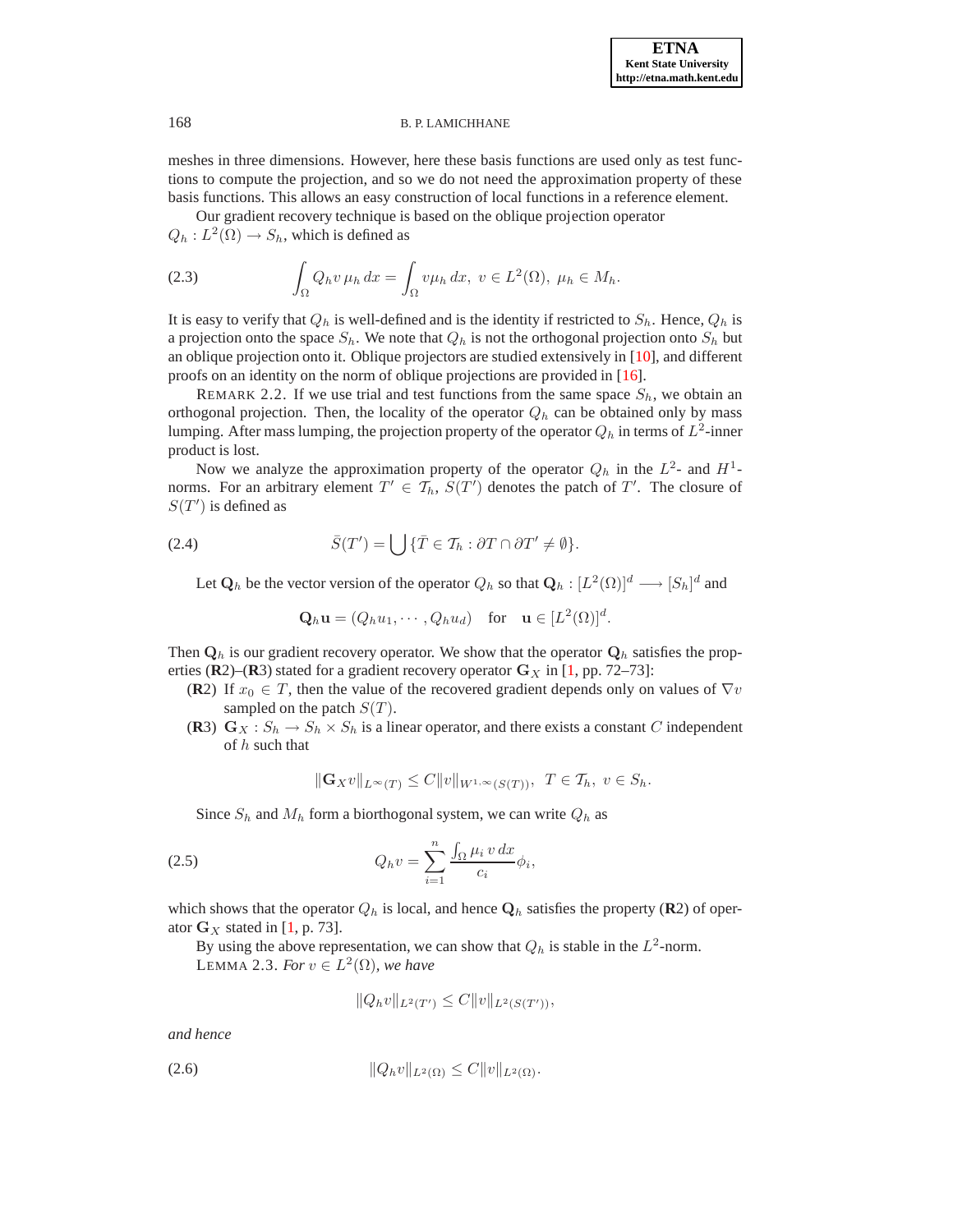### A GRADIENT RECOVERY OPERATOR 169

*Proof.* Using the definition of  $Q_h$  as given in [\(2.5\)](#page-2-0), we have

$$
||Q_h v||_{L^2(T')} = \left\| \sum_{\substack{1 \leq i \leq n \\ T' \subset \text{supp } \phi_i}} \frac{\int_{\Omega} \mu_i v \, dx}{c_i} \phi_i \right\|_{L^2(T')}.
$$

Since supp  $\phi_i = \text{supp }\mu_i$  for  $1 \leq i \leq n$ , we have

$$
\int_{\Omega} \mu_i \, v \, dx = \int_{\text{supp } \phi_i} \mu_i \, v \, dx.
$$

Denoting the support of  $\phi_i$  by  $S_i$  and applying the Cauchy–Schwarz inequality yields to

$$
\left| \int_{S_i} \mu_i \, v \, dx \right| \leq \|\mu_i\|_{L^2(S_i)} \|v\|_{L^2(S_i)},
$$

so that

$$
||Q_h v||_{L^2(T')} \leq \sum_{\substack{1 \leq i \leq n \\ T' \subset S_i}} \frac{||\mu_i||_{L^2(S_i)} ||v||_{L^2(S_i)}}{c_i} ||\phi_i||_{L^2(T')}.
$$

Since  $c_i$  is proportional to the area  $|S_i|$ , we estimate the  $L^2$ -norm by the  $L^\infty$ -norm and use the local quasi-uniformity to obtain

$$
\|\mu_i\|_{L^2(S_i)} \|\phi_i\|_{L^2(T')} \leq C c_i,
$$

where  $C$  is independent of the mesh-size. Thus

$$
||Q_h v||_{L^2(T')} \leq C \sum_{\substack{1 \leq i \leq n \\ T' \subset S_i}} ||v||_{L^2(S_i)}.
$$

Noting that the element  $T'$  is fixed and summation is restricted to those i's for which  $T' \subset S_i$ , we have

$$
||Q_h v||_{L^2(T')} \leq C||v||_{L^2(S(T'))},
$$

where  $S(T')$  is as defined in [\(2.4\)](#page-2-1). The  $L^2$ -stability [\(2.6\)](#page-2-2) then follows by summing this estimate over all elements  $T' \in \mathcal{T}_h$ .

In the following,  $P_h: L^2(\Omega) \to S_h$  denotes the  $L^2$ -orthogonal projection onto  $S_h$ . It is well-known that the operator  $P_h$  is stable in the  $L^2$ - and  $H^1$ -norms. Using the stability of the operator  $Q_h$  in the  $L^2$ -norm, and of operator  $P_h$  in the  $H^1$ -norm, we can show that  $Q_h$  is also stable in the  $H^1$ -norm. We refer to [\[13\]](#page-6-11) for the proof of this result.

LEMMA 2.4. *For*  $w \in H^1(\Omega)$ *, we have* 

$$
|Q_h w|_{H^1(\Omega)} \leq C |w|_{H^1(\Omega)}.
$$

The following lemma establishes the approximation property of the operator  $Q<sub>h</sub>$  for a function  $v \in H<sup>s</sup>(\Omega)$ . We refer to [\[6,](#page-6-16) [8\]](#page-6-17) for the interpolation theory of functions in  $H<sup>s</sup>(\Omega)$ .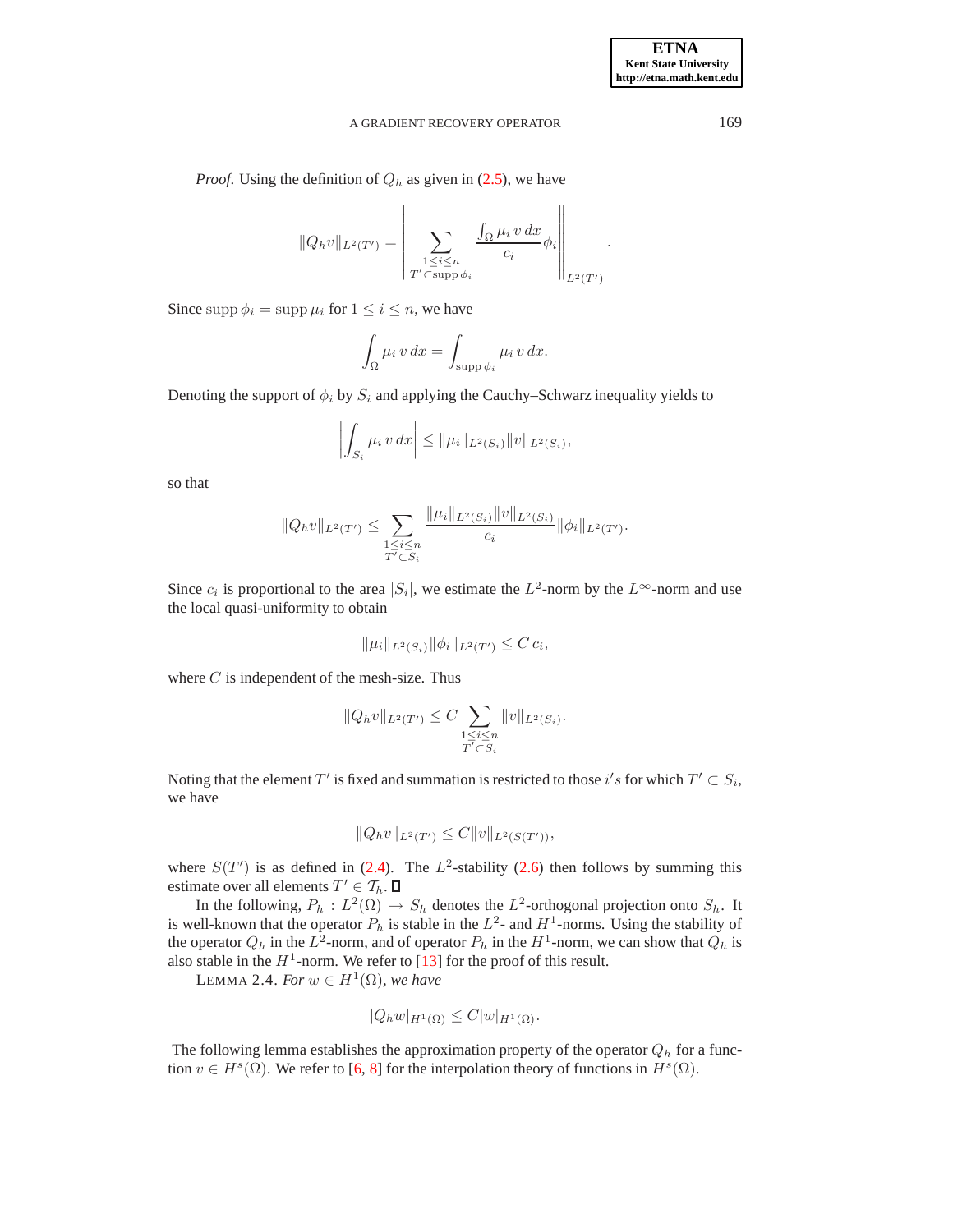### 170 B. P. LAMICHHANE

LEMMA 2.5. *For a function*  $v \in H^{s+1}(\Omega)$ *, s > 0, there exists a constant* C *independent of the mesh-size* h *so that*

<span id="page-4-0"></span>(2.7) 
$$
\|v - Q_h v\|_{L^2(\Omega)} \leq Ch^{r+1} |v|_{H^{r+1}(\Omega)}, \|v - Q_h v\|_{H^1(\Omega)} \leq Ch^r |v|_{H^{r+1}(\Omega)},
$$

*where*  $r := \min\{s, p\}.$ 

*Proof*. We start with a triangle inequality

$$
||v - Q_h v||_{L^2(\Omega)} \le ||v - P_h v||_{L^2(\Omega)} + ||P_h v - Q_h v||_{L^2(\Omega)}.
$$

Since  $Q_h$  acts as an identity on  $S_h$ , we have

$$
||v - Q_h v||_{L^2(\Omega)} \le ||v - P_h v||_{L^2(\Omega)} + ||Q_h (P_h v - v)||_{L^2(\Omega)}.
$$

Now we use the equation  $(2.6)$  to get

$$
||v - Q_h v||_{L^2(\Omega)} \leq C||v - P_h v||_{L^2(\Omega)}.
$$

The first inequality of [\(2.7\)](#page-4-0) now follows by using the approximation property of the orthogonal projection  $P_h$  onto  $S_h$ ; see [\[4\]](#page-6-18). The second inequality of [\(2.7\)](#page-4-0) is proved similarly using the stability of  $Q_h$  in the  $H^1$ -norm and the approximation property of the orthogonal projection  $P_h$  onto  $S_h$ .  $\Box$ 

<span id="page-4-1"></span>LEMMA 2.6. *Let*  $v_h \in S_h$  and  $u \in H^s(\Omega)$  with  $s > \frac{d}{2}$ . Then for all  $T \in \mathcal{T}_h$ ,

<span id="page-4-3"></span>
$$
(2.8) \t\t\t  $\|\mathbf{Q}_h \nabla v_h\|_{L^\infty(T)} \le C \|\nabla v_h\|_{L^\infty(S(T))}$
$$

*and*

<span id="page-4-2"></span>
$$
(2.9) \t\t\t ||\mathbf{Q}_h \nabla I_h u||_{L^{\infty}(T)} \leq C ||\nabla u||_{L^{\infty}(S(T))},
$$

*where* I<sup>h</sup> *is the Lagrange interpolation operator.*

*Proof.* The formula [\(2.5\)](#page-2-0) for  $Q_h v$  yields

$$
||Q_h v||_{L^{\infty}(T)} = \left\| \sum_{\substack{1 \leq i \leq n \\ T' \subset \text{supp } \phi_i}} \frac{\int_{\Omega} \mu_i v \, dx}{c_i} \phi_i \right\|_{L^{\infty}(T)}.
$$

As  $\nabla v_h \in L^{\infty}(S(T))$ , we can follow the arguments of the proof of Lemma [2.3,](#page-2-3) and obtain the estimate  $(2.8)$ . To obtain the estimate  $(2.9)$ , we start with the mean value theorem as in [\[5\]](#page-6-2),

$$
\|\nabla I_h u\|_{L^\infty(S(T))} \le \|\nabla u\|_{L^\infty(S(T))},
$$

and apply the estimate  $(2.8)$ .  $\Box$ 

We note that Lemma [2.6](#page-4-3) corresponds to property  $(R3)$  of the operator  $G_X$  stated in [\[1,](#page-6-0) pp. 72–73]. We show that the operator  $\mathbf{Q}_h$  has the same approximation property as the  $L^2$ projection operator. We note that the  $L^2$ -projection operator is not local, whereas our new projection operator  $\mathbf{Q}_h$  is local. Hence, it is ideal to use this operator as a gradient recovery operator for a posteriori error estimation.

THEOREM 2.7. *We have*

$$
(2.10)
$$
  

$$
\|\nabla I_h u - \mathbf{P}_h \nabla I_h u\|_{L^2(\Omega)} \le \|\nabla I_h u - \mathbf{Q}_h \nabla I_h u\|_{L^2(\Omega)} \le \frac{1}{\beta} \|\nabla I_h u - \mathbf{P}_h \nabla I_h u\|_{L^2(\Omega)},
$$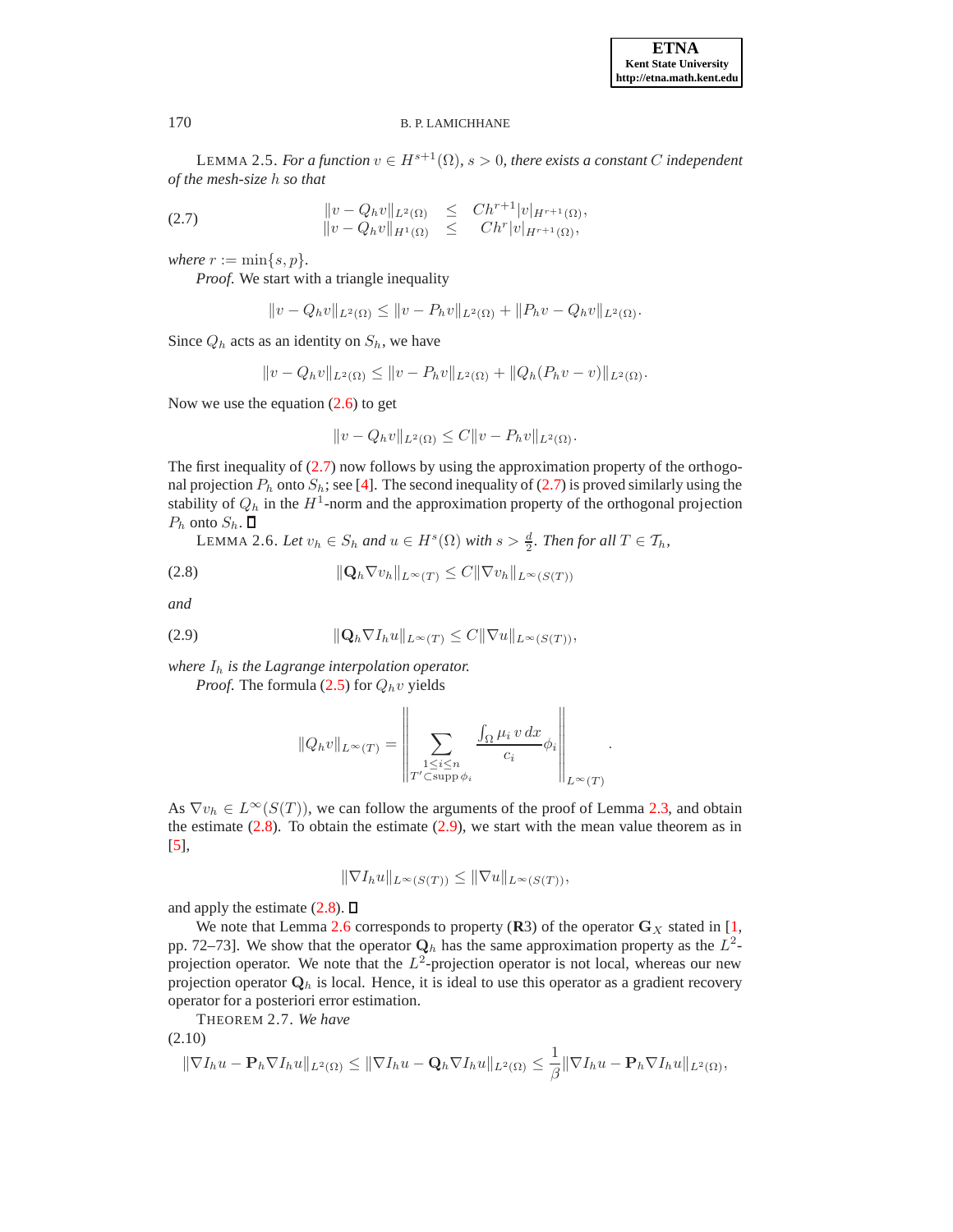## A GRADIENT RECOVERY OPERATOR 171

where  $\beta > 0$  is given in [\(2.2\)](#page-1-1), and  $\mathbf{P}_h$  is the vector version of the  $L^2$ -projection operator  $P_h$ .

*Proof*. Due to the property of orthogonal projection, it is well-known that

$$
\|\nabla I_h u - \mathbf{P}_h \nabla I_h u\|_{L^2(\Omega)} \le \|\nabla I_h u - \mathbf{Q}_h \nabla I_h u\|_{L^2(\Omega)}.
$$

The second part of the inequality is obtained by using

$$
\|\mathbf{Q}_h\| = \|\mathbf{I} - \mathbf{Q}_h\|, \quad \text{see } [16],
$$

where the norm of the operator is taken with respect to the  $L^2$ -norm, and I is the identity operator. Let  $\phi_h$  be an arbitrary element in  $S_h^d$ . Applying

$$
\|\nabla I_h u - \mathbf{Q}_h \nabla I_h u\|_{L^2(\Omega)} = \|(\mathbf{I} - \mathbf{Q}_h)(\nabla I_h u - \phi_h)\|_{L^2(\Omega)}
$$
  

$$
\leq \|\mathbf{I} - \mathbf{Q}_h\| \|\nabla I_h u - \phi_h\|_{L^2(\Omega)} \leq \|\mathbf{Q}_h\| \|\nabla I_h u - \phi_h\|_{L^2(\Omega)}.
$$

Furthermore, for  $\mathbf{u} \in L^2(\Omega)^d$ , we have

$$
\|\mathbf{Q}_h\mathbf{u}\| \leq \frac{1}{\beta} \sup_{\boldsymbol{\mu}_h \in M_h^d} \frac{\int_{\Omega} \boldsymbol{\mu}_h \mathbf{Q}_h \mathbf{u} \, dx}{\|\boldsymbol{\mu}_h\|_{L^2(\Omega)}} \leq \frac{1}{\beta} \frac{\int_{\Omega} \boldsymbol{\mu}_h \mathbf{u} \, dx}{\|\boldsymbol{\mu}_h\|_{L^2(\Omega)}} \leq \frac{1}{\beta} \|\mathbf{u}\|_{L^2(\Omega)}.
$$

Since the error estimator based on  $L^2$ -projection is asymptotically exact [\[3,](#page-6-7) [7,](#page-6-8) [11\]](#page-6-9) even for mildy unstructured meshes, the error estimator based on this oblique projection is also asymptotically exact for such meshes. However, the  $L^2$ -projection is not local and hence expensive to compute. Our new oblique projection gives a local gradient recovery operator, which is easy and cheap to compute.

The error estimator on the element  $T$  is defined as

$$
\eta_T = \|\mathbf{Q}_h \nabla u_h - \nabla u_h\|_{L^2(T)},
$$

where  $u_h$  is the finite element solution of some boundary value problem. If the finite element solution  $u_h$  and the Lagrange interpolant  $I_h u$  of the true solution u satisfies

$$
|u_h - I_h u|_{H^1(\Omega)} \le C(u)h^{p+\tau}
$$

for some  $\tau \in (0,1]$  and  $C(u) > 0$  independent of h, then the error estimator can be proved to be asymptotically exact as in  $[1, 3, 5, 9, 11]$  $[1, 3, 5, 9, 11]$  $[1, 3, 5, 9, 11]$  $[1, 3, 5, 9, 11]$  $[1, 3, 5, 9, 11]$  $[1, 3, 5, 9, 11]$  $[1, 3, 5, 9, 11]$  $[1, 3, 5, 9, 11]$ .